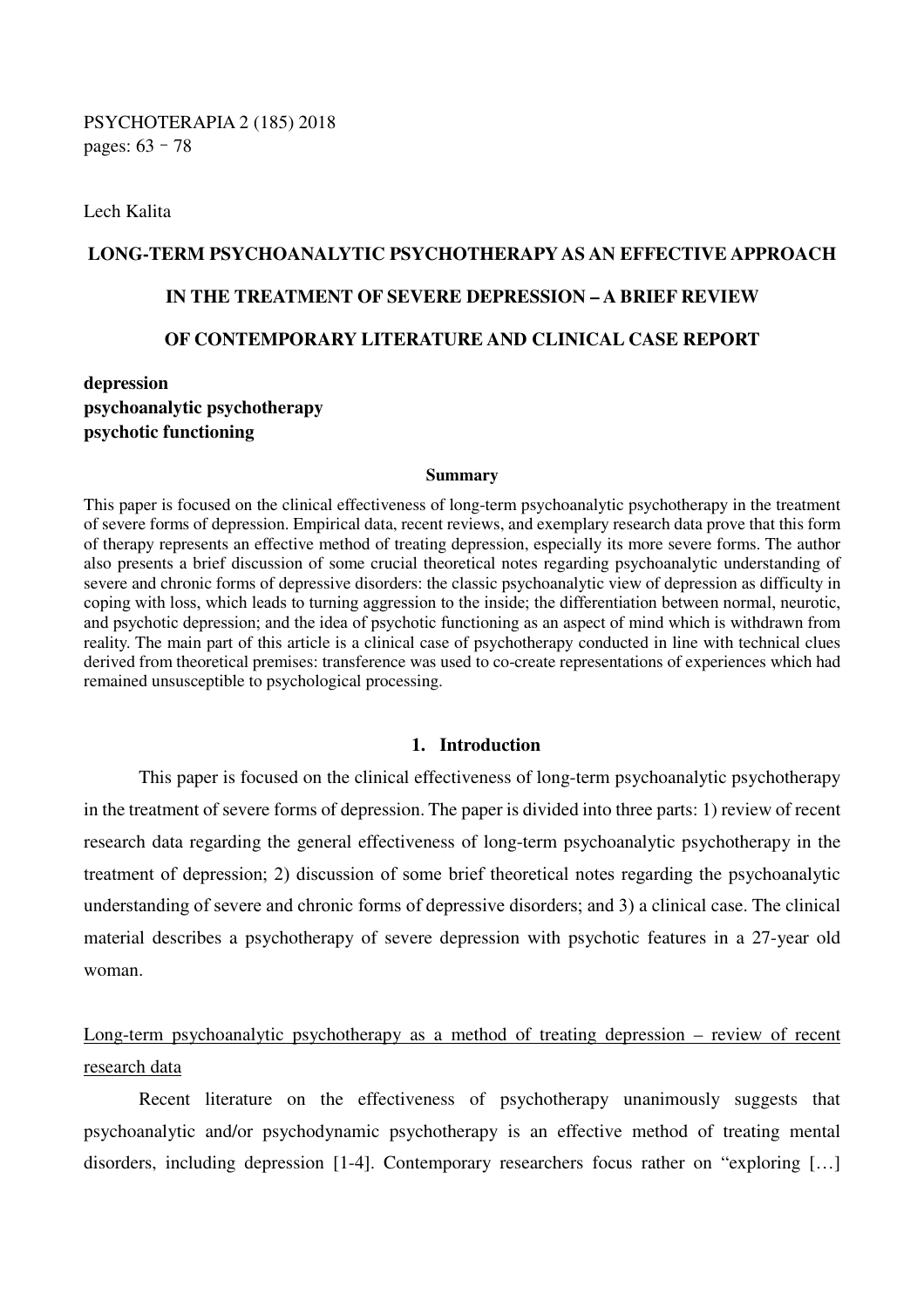specific treatment components to address the key problems of individual patients" [1, p. 137] than on assessing the effectiveness of psychotherapy in general. Speaking from this perspective, I propose a brief review of recent research concentrated on a narrow, specific topic: the effectiveness of long-term psychoanalytic/psychodynamic psychotherapy in the treatment of more severe forms of depressive disorder.

 In his review of research projects concerning the psychodynamic treatment of depression, Taylor [5] points out that short-term psychodynamic treatments are as effective as pharmacological treatment and behavioral-cognitive therapy. Long-term psychodynamic treatments are as effective as short-term psychodynamic treatments but additionally tend to improve the patients' functioning in the areas of social, occupational and interpersonal life.

 Luyten and Blatt [6] formulate a similar conclusion to their review of relevant literature. They emphasize that long-term psychoanalytic psychotherapy and classic psychoanalysis tend to give the most promising results when applied to treating depressive patients with co-morbid disorders, where depression occurs simultaneously with personality disorders. These authors point out that long-term psychotherapies tend to be more effective in a longer perspective, more so with chronic depressions. They also stress that for many depressed patients psychoanalytic therapies are the preferred form of treatment.

 Huner, Henrich, Clarkin and Clug [7] explored the differences in the effectiveness of more and less intensive forms of psychodynamic psychotherapies. They defined long-term psychoanalytic psychotherapy as a treatment lasting 39 months with 6 sessions per month on average and long-term psychodynamic psychotherapy as a treatment lasting 34 months with 2.5 sessions per month on average. Effectiveness was measured with questionnaires; the main measure was Beck's depression inventory, supplemented by other methods of assessing social support, general mental health and interpersonal problems (SPC, SCL-90, IIP, SSQ). Statistical analysis proved that three years after termination of treatment, long-term psychoanalytic psychotherapy was significantly more effective in improving depressive symptoms, general mental health, personality functioning and social support. No significant differences were found between the two therapeutic methods regarding their effectiveness in improving interpersonal problems. The researchers conclude that the more intense the psychotherapy, the longer the results last.

 Researchers from Helsinki [8, 9] conducted a project in which they compared 4 forms of treatment: solution-focused therapy (SFT, 10 sessions in 8 months on average), short-term psychodynamic psychotherapy (STPP, 20 sessions in 6 months on average), long-term psychodynamic psychotherapy (LTPP, 230 sessions in 31 months on average) and psychoanalysis (PA, 3-5 sessions / week for 5 years). Depressive symptoms were measured with Beck's scale in the 3<sup>rd</sup>, 7<sup>th</sup>, 9<sup>th</sup>, 18<sup>th</sup>, 24<sup>th</sup>,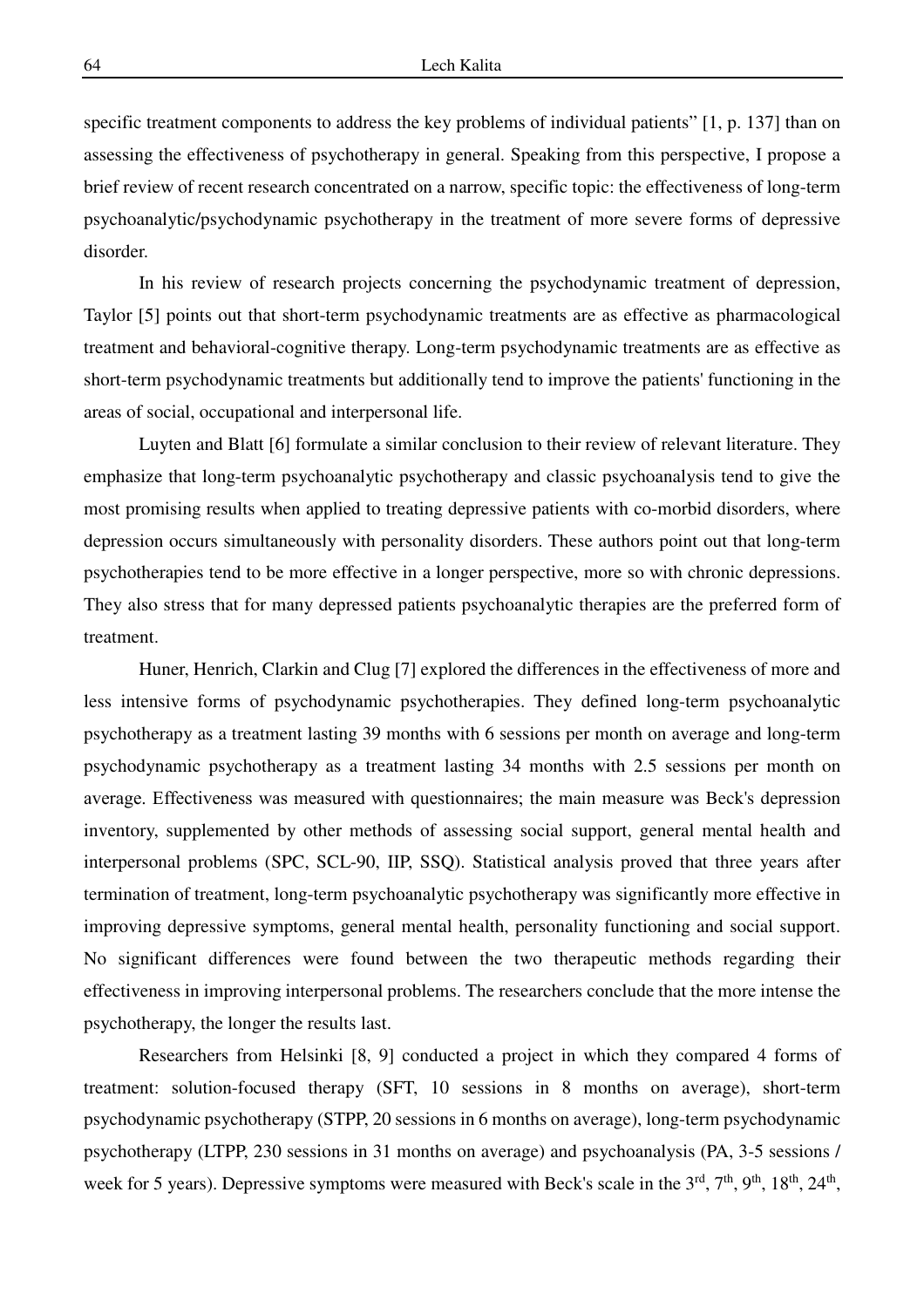36th and 72nd month after the beginning of the treatment (which means some treatments were already terminated). All groups achieved large effect sizes: 0.8 to 1.5 (Cohen's *d*). In the first year after the beginning of the treatment, SFT and STPP groups were significantly more effective in reducing symptoms than LTPP, in the second year no significant differences were noted, and in the third year, symptom improvement in the LTPP group was significantly better than in the two other groups. Psychoanalysis proved to be the most effective in the 5<sup>th</sup> year. The researchers from Helsinki conclude that short-term therapies give faster benefits, but in a long run it is the long-term treatments that prove much more effective.

 Tavistock Adult Depression Study [10], a British research project, was focused on the effectiveness of long-term psychoanalytic psychotherapy in treating treatment-resistant depression (i.e. depressive disorder previously unsuccessfully treated with at least two other methods). The project was conducted on 129 patients divided into an experimental group, treated with long-term psychoanalytic psychotherapy (LTPP), and a control group, treated with non-specific "treatment as usual" (TAU). By the termination of treatments, both groups had a small percentage of total remission and no significant differences were noted between the groups concerning partial remission (32.1% in the experimental group and 23.9% in the control group). Improvement was measured with Beck's and Hamilton's scales. Significant differences were noted in follow-up studies. Patients treated with LTPP obtained a better improvement in the area of depressive symptoms: 24 months after termination 38.8% of the patients from the LTPP group were in remission, while only 19.2% in the TAU group ( $p=0.03$ ), 30 months after termination - 34.7% vs 12.2% (p=0.008), respectively, and 42 months after termination  $-30\%$  versus  $4.4\%$  (p=0.001), respectively.

# Some brief notes on theory and technique of treating depression from the psychoanalytic perspective Depression in classic psychoanalysis

Psychoanalytic theorists have formulated some important ideas concerning the general understanding of depression and the causes for developing its chronic forms. In his classic work on depression, Freud [11] introduced the term "melancholia", which is rich in meanings spanning beyond depression, but having a lot of similarities with clinical depression diagnosed today. Contemporary researchers like Taylor and Fink, point to a biological component of melancholy (cortisol metabolism) and distinguish various forms of melancholy (e.g. psychotic depression and postpartum depression). In his work published 1917, Freud noted that depression is based in **directing one's aggression towards him- or herself**, which in turn leads to **low self-esteem**, **self-accusations** or even **suicide**. A depressive individual has given love to another person in his or her childhood and was disappointed (which is called "loss of one's loved object"). In effect, such an individual identifies with this lost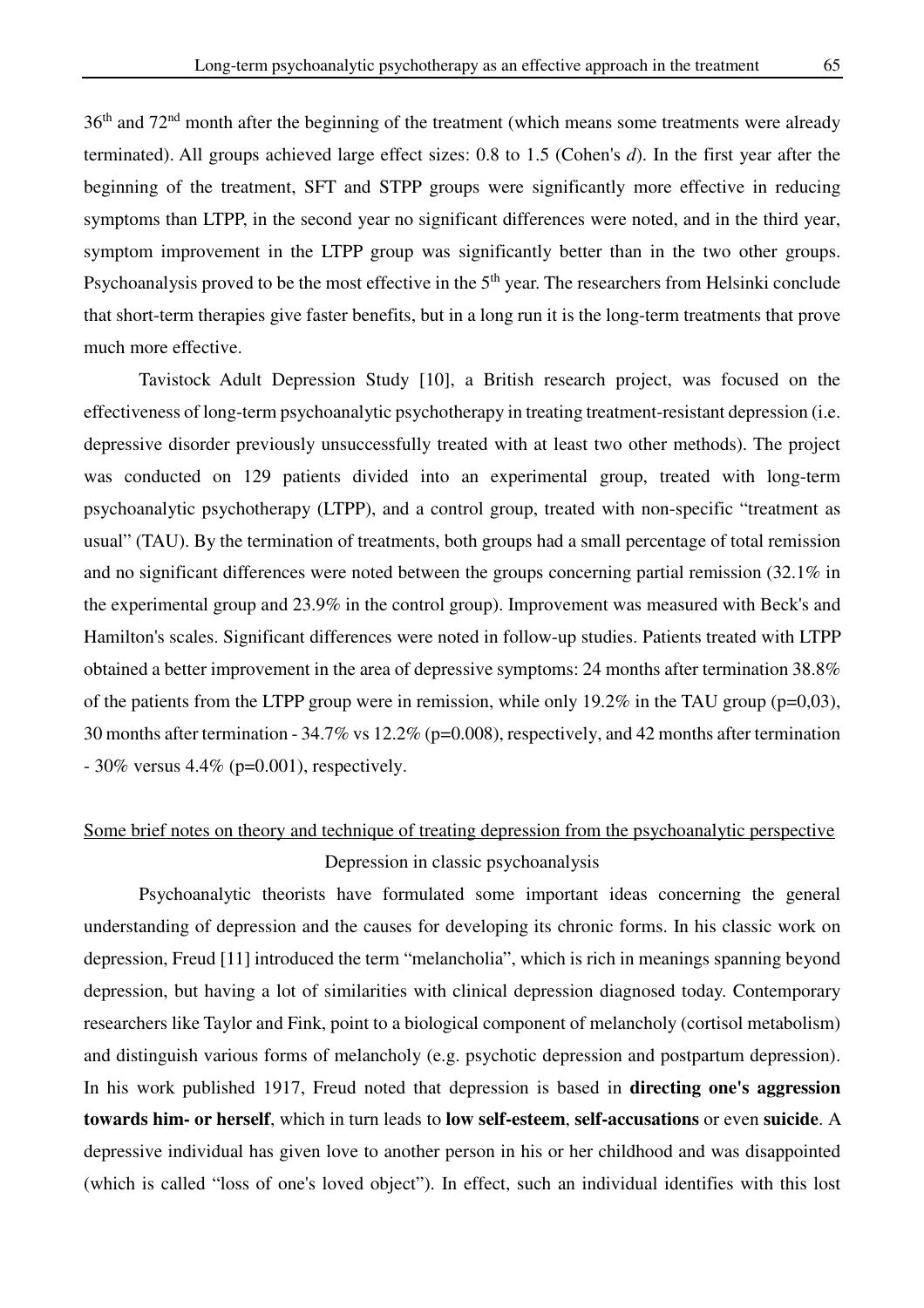object and incorporates it into his or her ego. Anger, originally felt towards the disappointing lost object becomes directed towards the depressive individual themselves. Subsequent experiences of loss and rejection can activate feelings related to this first object loss, which can lead to depression. Freud claims that in such circumstances "love for the object – a love which cannot be given up […] takes refuge in narcissistic identification. Then the hate comes into operation on this substitutive object [which already has become a part of the ego – comment by L.K.], abusing it, debasing it, making it suffer and deriving sadistic satisfaction from its suffering" [11, p. 153]

Types of depression according to Jacobson and ICD-10

In the late 1970s, Edith Jacobson [12] formulated a clinically relevant differentiation between particular forms of depression: normal, neurotic, and psychotic depression. Normal depression, in Jacobson's view, resembles in many respects a state of mind termed a depressive position by Klein [13]. Depressive position is a generally healthy state of mind, which involves an ability to tolerate guilt, to process psychic pain and emotional problems, and to include thinking in coming to terms with those problems [14]. In the context of contemporary diagnostic norms, such experiences are not diagnosed as a clinical disorder.

 Neurotic depression, in Jacobson's view, is a condition (in broad terms) based on excessive reaction to stress, which is related to limited psychological resources and lack of external support. Jacobson suggests that the onset of such depression disorders often proves to be closely connected with external factors – important relational losses. In such circumstances, supportive reactions from one's relatives often can provide sufficient response, and in cases where psychotherapy is applied, pharmacological therapy might be unnecessary [15]. In the contemporary diagnostic approach, such a state corresponds with mild and moderate episodes of depression [16].

 The condition which was termed "psychotic depression" by Jacobson, in contemporary diagnostic manuals is called a major depressive disorder, recurrent, severe, with psychotic symptoms [16]. In such states feelings of worthlessness, low self-esteem and guilt take a central stage. Delusions and hallucinations occur in psychotic episodes, with a primary content of sins, poverty, guilt, imminent failure and catastrophe. This type of depression is almost always accompanied by somatic symptoms like problems with sleep (waking up very early) and psychomotor slowness, weight loss, decrease of libido and stoppage of menstruation. Contemporary psychiatry connects these symptoms with neurohormonal dysfunctions like invalid melatonin secretion and a low level of sex hormones [17]. Psychotic depression is also accompanied with hypochondriac symptoms – pains in head and stomach, often connected with fear of cancer, atypical face pains and suicidal thoughts [18]. Patients suffering from this form of depression make suicidal attempts in which factual killing themselves is the main or sole intention, in contrast to less severe forms of depression, where the suicidal intention is also driven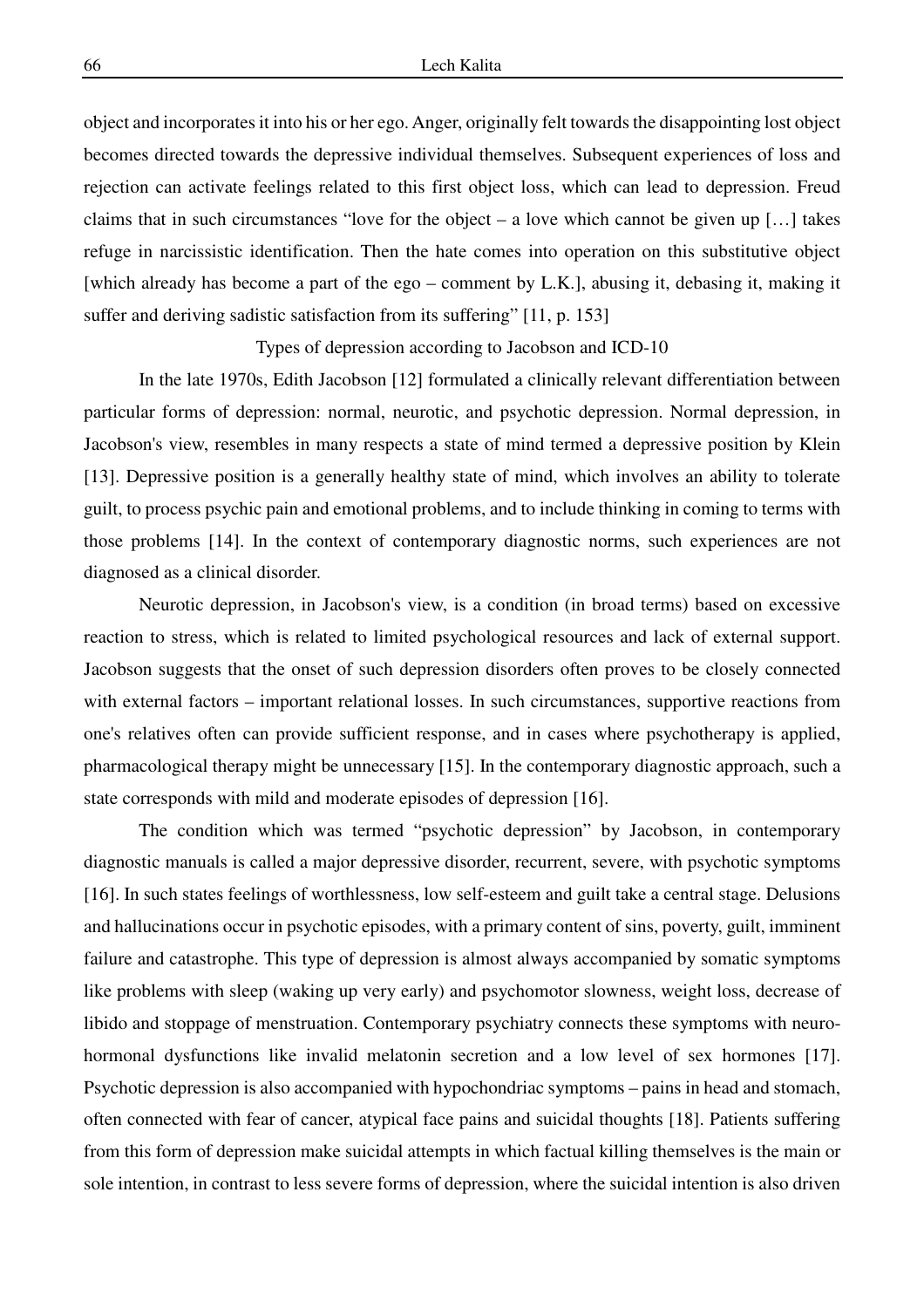with other motivations like calling for help [15]. Their treatment often demands a combination of psychotherapy, pharmacological therapy, and hospitalization. These elements of a condition termed "psychotic depression" by Jacobson can be found in many cases of severe or recurring depressive disorders [16].

### Psychotic functioning in depression

In the practical attempt to treat patients suffering from psychotic forms of depression, a clinician needs to formulate and employ a clear conception of psychotic functioning in general. In the psychoanalytic perspective, the most prominent feature of psychotic functioning is a loss of connection with reality, both external (material facts) and emotional (i.e. the loss of contact with one's emotions and their source, both in factual relations and internal dynamics) [19]. Thus, it's not the most spectacular features of psychotic functioning, like hallucinations and delusions, that are predominant, but rather a combination of rationalizations and withdrawal from reality. Rationalizations are not as vivid as positive symptoms, but they allow the psychotic part of personality to substantiate and protect its delusional beliefs from the verifying influence of reality [15, 19].

 The psychoanalytic understanding of psychotic forms of depression introduces a concept of the *psychotic superego*. The term "superego" is rooted in classic psychoanalysis (structural theory) and is used to describe a psychic instance which stems from internalized parental attitudes and which is responsible for moral values, conscience and the sense of guilt [20]. In the context of psychotic depressive disorders, one might emphasize the power of devastating self-accusations, which are not connected to reality (e.g. to the patient's factual guilt or responsibility for his or her state) and are thus of delusional quality. In more contemporary terms, the idea of the "psychotic superego" might be formulated as a state of delusionally tormenting oneself with responsibility for suffered losses, without paying respect to reality.

Therapy technique with patients suffering from depression with psychotic qualities

 A therapeutic relationship based on transference and countertransference, i.e. on the patient's and the therapist's feelings generated in the course of the therapy, is a specific contribution of the psychoanalytic perspective to the area of working with psychotic aspects of functioning. The psychotic area of the mind is relatively resistant to attempts of verbal therapeutic interventions – delusions can not be put to a stop solely by cognitive questioning [21]. In this regard, the role of direct emotional experiences needs to be stressed. The focus on emotional experiences in the therapeutic relationship allows for psychological work in the area of experience, instead of cognitive beliefs.

 Contemporary psychoanalysis, especially intersubjective [22] and relational [23] approaches, supplements the above idea with emphasizing the need to adjust the way of working in transference to the patient's level of disturbance. In case of contact with the psychotic area of the mind, formulating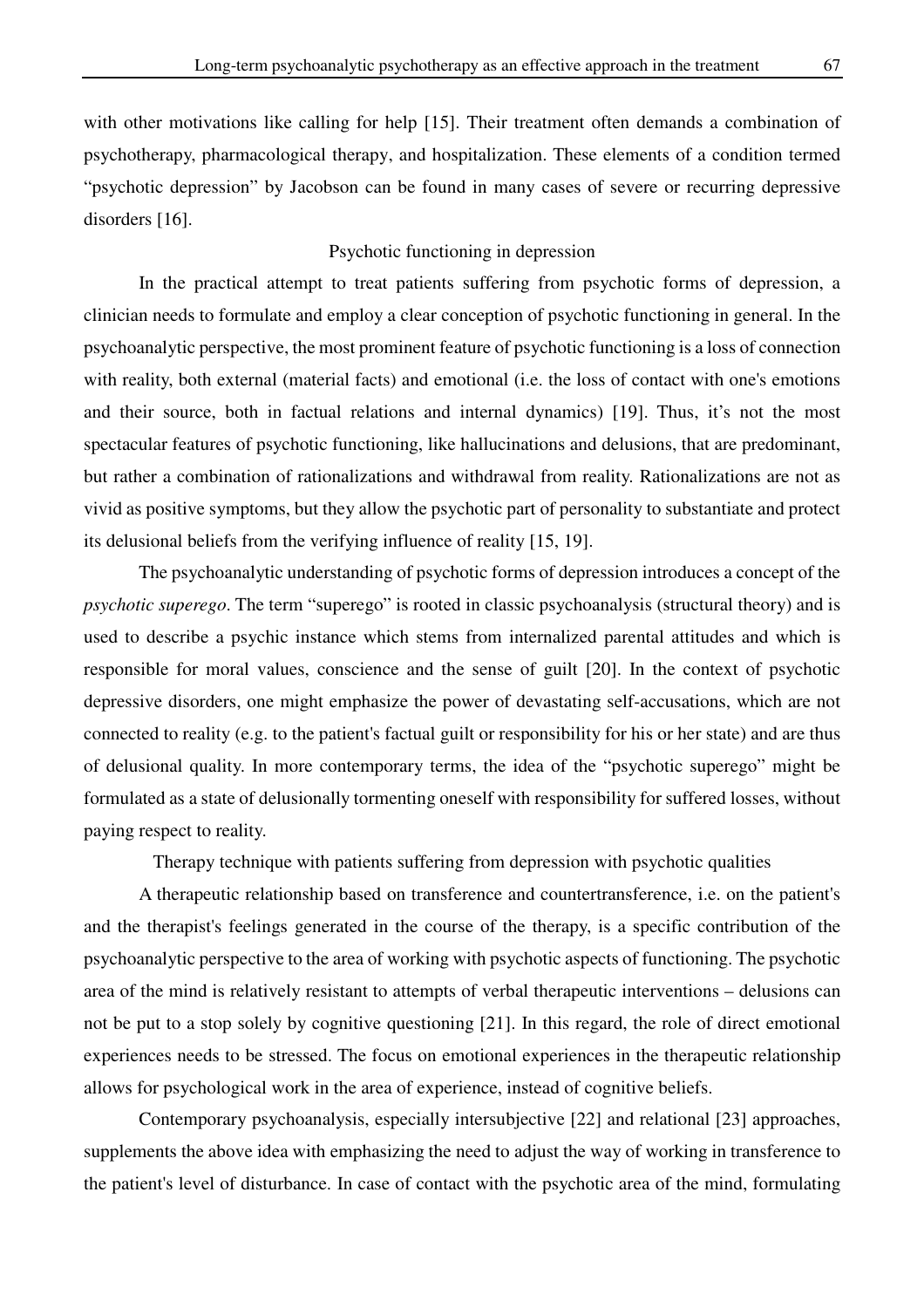advanced transference interpretations, e.g. reconstructive interpretations, in which the therapist tries to find connections between the therapeutic relationship and the patient's past [24], need to be put in the background. The situation in transference-countertransference should rather be used to carefully and receptively support the patient in developing their ability to think about their formerly un-thought experiences. In cases of psychotic depression, work in transference and countertransference might serve to co-create representations of those feelings of loss and guilt that were painfully experienced without the ability to think about them – i.e. were experienced in a psychotic manner [25]. Contemporary psychoanalytic writers use different contexts to stress the possibility of using this relationship to co-create mental representations of experiences which lack those representations: examples of such a context are the theory of mentalization [26], or Bion's theory of mind [23].

#### **2. A clinical case**

The following clinical illustration comes from the treatment of a woman diagnosed with recurrent major depressive disorder with psychotic symptoms. The patient was treated for 4 years with psychoanalytic psychotherapy conducted twice weekly.

 Ms A started her psychotherapy when she was 27 years old. She decided to reach for help due to some months of experiencing very low mood which resulted in increasingly strong suicidal thoughts. She consulted a psychiatrist simultaneously to starting psychotherapy and was diagnosed with recurrent, severe depression with psychotic symptoms. For the first time, Ms A was diagnosed with a depressive episode when she was 19 years old. At this time, she had received hospitalization and group psychotherapy.

 During the initial interview, Ms A said she experienced a continuous depressive feeling, she felt no hope and lacked any meaning. She said she felt "trapped without any possible exit". Sometimes she felt she was "behind a glass screen", which prevented her contact with other people. Due to those experiences, she was afraid she would be going insane. She hated herself for this condition. She was considering suicide, and she was able to stop herself from taking her life only because she felt she would hurt other people by doing so.

 With strong emotions, Ms A presented some background regarding her family history and her own past. Since she remembered, she felt out of touch with her mother, who, as she perceived it, had not been able to understand Ms A as a child. The patient's mother suffered from an undiagnosed mental illness, which presented in an intense tendency to withdraw from contact with the world. Her mother had never worked, though when she had felt better, she had taken care of the household. Ms A spoke of her mother in a cold manner, sometimes she sounded contemptuous. In her childhood, she had perceived her father as a hero, a role model, and a protector, despite the fact that he had often argued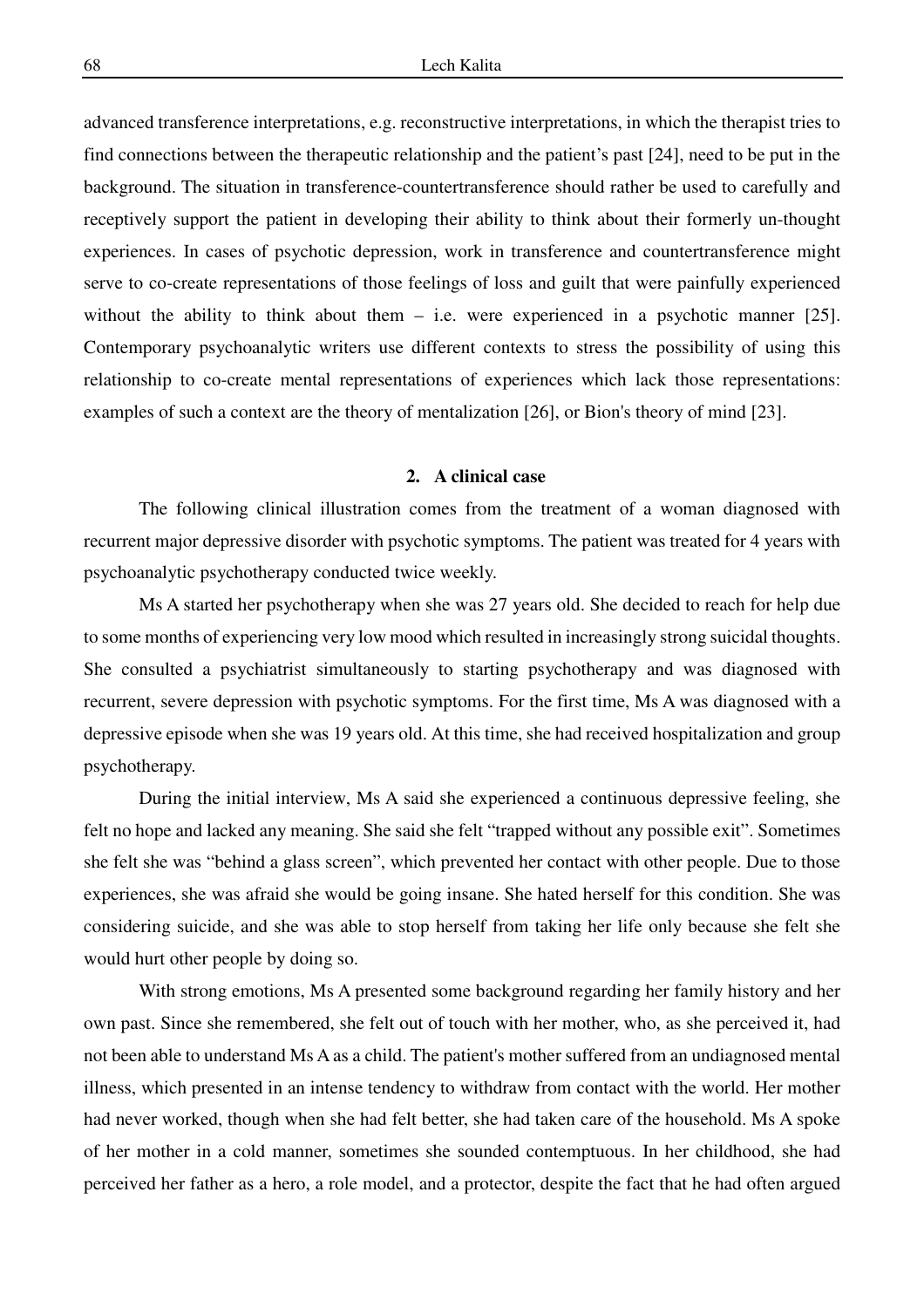with her mother and drawn Ms A into those quarrels. She felt deeply disappointed in her adolescence, when she realized that her father provided only intellectual, pseudo-ideal solutions, while he was not interested in her emotions. Ms A graduated from high school and moved to another city to start her studies. She had a part-time job, but when she got into some financial troubles, her father told her he could not help her in any way – and insisted that she had to quit her studies. Ms A suffered a depressive breakdown, underwent a brief hospitalization and started a group therapy on a day-care ward. She started a relationship with an older man, whom she perceived as a supportive partner. She moved to his place and started another job but ever since she felt an intense emptiness inside. This recent crisis started when she lost her current job. She felt totally worthless, and looking back at her life she found that it was devoid of any meaning - she had achieved nothing, she was going nowhere. Her feelings intensified. She was terrified of her own emotions, so she decided to seek therapy. It could be noted that Ms A's life contained many experiences of loss, disappointment, and disillusionment, which corresponds with idea of the "loss of a loved object" as a source of internal depressive disaster [11]**.** 

 Apart from low mood, depressive feelings, and emptiness, Ms A suffered from somatic symptoms, typical for more severe depressions, though not so obviously connected with depression from the perspective of an outside observer. She experienced hypochondriac fears: she was afraid not only of mental illnesses, but also of various somatic diseases like cancers. Sometimes she experienced acute, agoraphobic panic attacks, especially when she had to move far away from her home. She also often found herself in states which she called "lagging": for example, she discovered she had spent a few hours in front of her computer, thoughtlessly scrolling through job offers. "Lagging" can be conceived as a dissociative experience, stemming from the psychotic part of Ms A's mind**.** 

 A common feature of Ms A's symptoms was a tendency to experience very strict, punitive thoughts about herself, which achieved a quality and strength of delusion.

#### Devastating self-accusations: a psychotic thread

 In my perspective, the factor responsible for the severity and chronic quality of Ms A's symptoms was her tendency to employ devastating self-accusations. It was an area of her functioning which can be called a psychotic area of her mind, as it involved delusional beliefs, experienced without any doubt and impervious to contact with reality. I will try to focus on phases of working through this aspect of the patient's depression. Simultaneously, we were engaged in more common therapeutic work, aimed at supporting Ms A's healthier ways of coping with depressive affect and anxiety.

 In the first phase of her therapy, Ms A formulated her devastating self-accusations as an absolute truth about herself. She was totally certain she was different than other people, she was a weirdo, a person unable to live everyday life, create relationships or start a satisfying job. She was also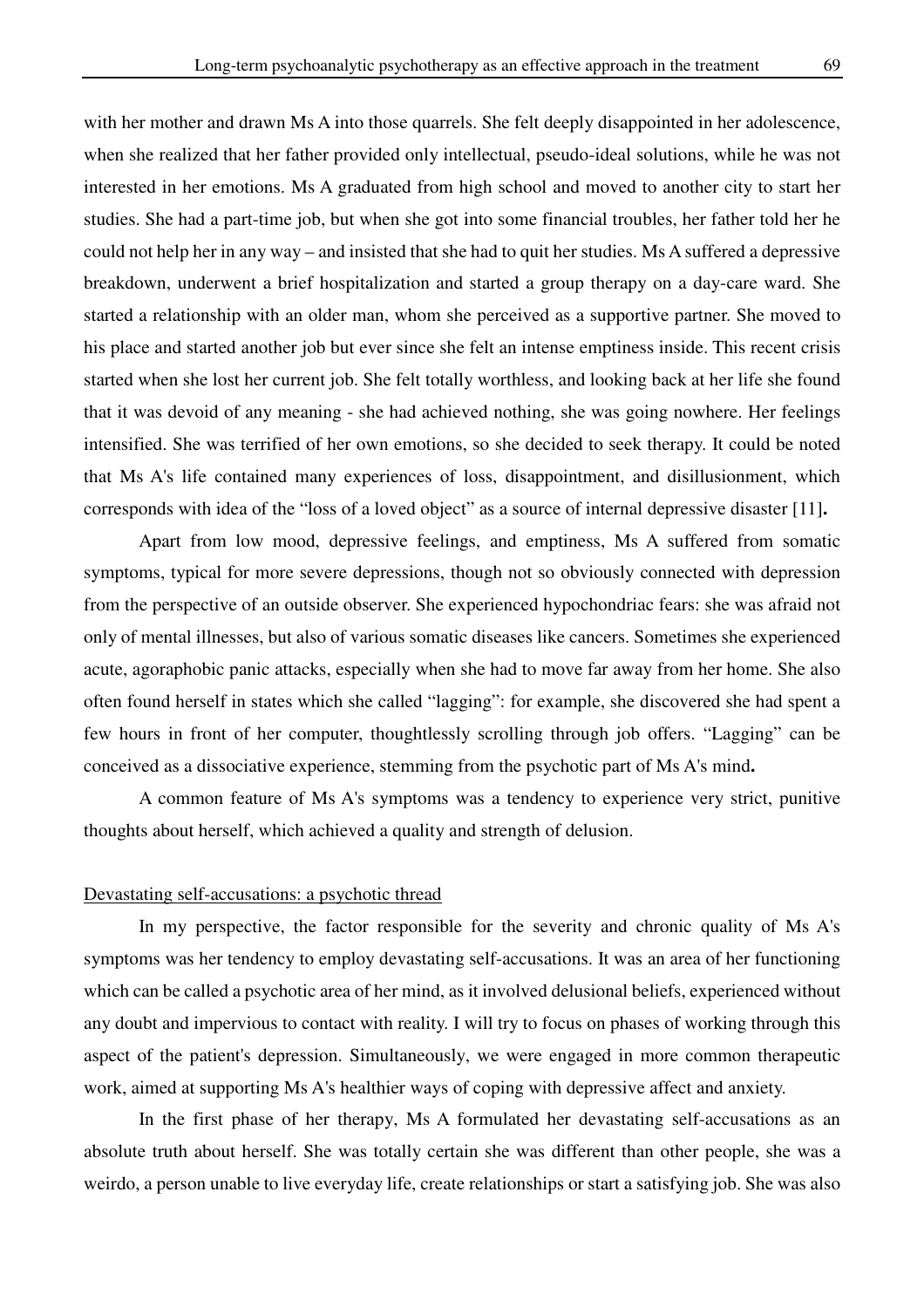absolutely certain her life would end in a catastrophe and she will become insane sooner or later. The inability to mentalize consequences of loss, i.e. strict self-accusations, led to the creation of a "crushing superego", which was unmentalized and insusceptible to thought but continued to torment Ms A. In my view, this "crushing superego" consisted of both an unconscious, unmentalized experience of abusing and debasing herself – and a conscious experience of this state, which included the sense of catastrophe and being a "weirdo". When Ms A experienced feelings without representations, she could not think about them and thus she had to accept them as a "divine truth" and remained helpless.

 In this stage, we were concentrated on the first attempts to create a psychic representation of this area of the patient's experience, in order to gain a possibility to explore delusional beliefs from some distance (this was, of course, possible only in those moments when the patient was not totally immersed in them). The supposition or the image of "being a bad person" has a very different impact than the absolute certainty, experienced delusionally as "an obvious fact". Finally, Ms A was able to formulate an image of "a gang of taunters" - internal voices, or, as she said, "little figures", who suggested her the most negative and catastrophic interpretations of any given event. It needs to be stressed that Ms A had no professional connection with psychoanalysis and psychology, so in spite of a possible association with the well-known idea of the "narcissistic gang" formulated by Rosenfeld [27], this representation was Ms A's original creation. It was her first imaginative representation of the psychotic area of her mind.

 In the next phase, Ms A attempted to explore the origins of her "gang of taunters". In those sessions, she spoke at length about her memories from childhood, especially regarding her parents: her omnipotent, ruthless father, who advocated intense work as a response to any problem, and her sick, helpless mother, who did not have any will of her own. Ms A felt that her former unwavering faith in the voices of the "gang of taunters" was connected to the fact that they voiced her father's attitude: which was extremely strict, but in Ms A's view still better than sinking into her mother's illness and helplessness. Our systematic exploration of this area helped Ms A in building a conviction that some alternatives are possible: she can recognize her weakness and need for support without making those feelings the definite proof for her illness and insanity. A crucial aspect of our work on this thread in transference occurred when I decided to lower my fee for Ms A, due to her occupational problems. When Ms A got into financial troubles, she was certain that her problems are tantamount to the necessity of immediate termination of treatment or at least lessening the frequency of the sessions, which in her view would finally prove her destined catastrophe. She expected me to treat her as an internalized father figure, i.e. ruthlessly and coldly, or as an internalized mother figure – i.e. helplessly and passively. When I reacted in a different manner, Ms A could realize that her expectation stemmed from ascribing me some characteristics of her internalized parents, while in fact both feelings of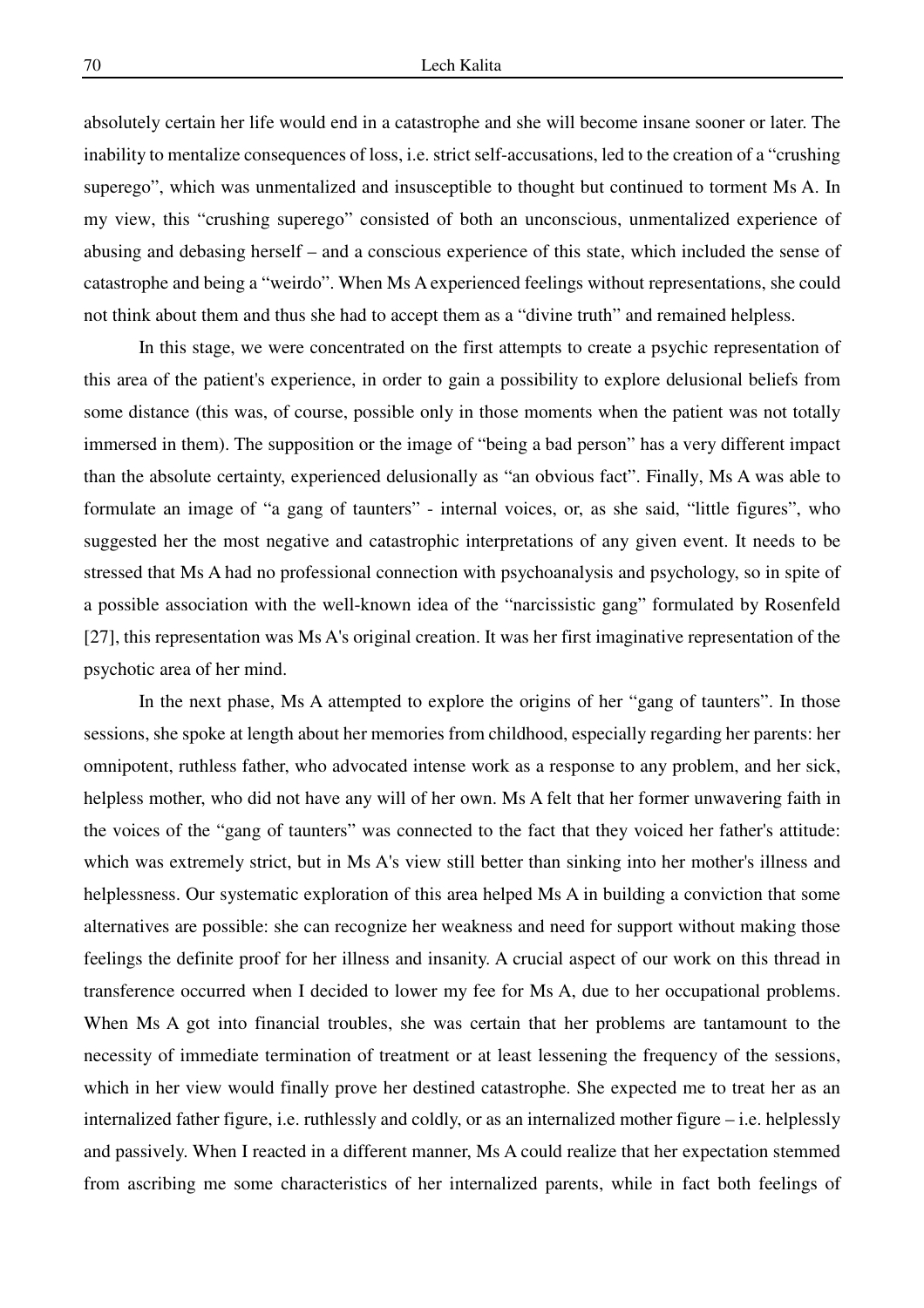ruthlessness and coldness – and helplessness and passivity were Ms A's own emotional experience. My attitude, in which I included both Ms A's present weakness and the supposition that she can develop and overcome problems in time (I offered her a reduced fee for 3 months, not forever), was a shocking surprise for Ms A – and she felt deeply moved by this. A close inspection of these feelings helped Ms A in internalizing such an attitude, so she could start treating her problems in a similar manner herself: she started to perceive problems as weaknesses prone to working through, instead of seeing them as a definite proof for her worthlessness.

 I will provide an example of a session from the third year of psychotherapy, when our work was focused on enhancing and stabilizing Ms A's ability to think about psychic representations of strict self-accusations – and at the same time we were engaged in threads typical in analytic therapy: exploring issues of dependence and separateness in the relation with the therapist. At that time, Ms A was going through hard times in her life: she was moving, there were important changes in her intimate relationship, and she had some brief occupational problems.

 She started the session by saying: "It is hopeless... As it was in the beginning, I'm having some flashes of those horrible, darkest feelings... It all stretches, like a rubber... I thought I'm over this... The hardest part was the night. I couldn't sleep, my thoughts tormented me long into the night. I wasn't thinking about anything particular, I just bullied myself, I told myself I'm in a helpless situation, I have no way out. You know, by day I even tried to explain myself that it needs to look like this, that maybe I'm going through unstable times, but in the evening I lost my strength and these thoughts got me. They tormented me today as well, I was doubting if I'm able to come to your office today, but I managed to convince myself. Today I hear my gang very clearly, they are continuously debasing me... I started by saying that it is as it was in the beginning, but this is not true, I still have the other perspective... Sometimes I can think that these are just shitty times, I can recognize that from distance many things look a lot better. I also thought for a while that we're going to meet today and you can help me in some way... But this is so damned hard... I hoped this wouldn't be so hard anymore".

 In my response I have tried to support active recognition of real-life difficulties and emphasize possible reactions which Ms A has discovered: the reaction of the "gang of taunters", which stemmed from the psychotic part of her personality and ignored reality (the temporary character of problems); and the alternative possibility of making use of the therapeutic relationship and her own resources to survive troubles without experiencing them as infinite and without blaming herself. It was important for me not to overstate neither the part about resources nor the part about difficulties and to present a picture of Ms A's state that was as full as possible. So I said:

 "I have no doubts that you are going through objectively hard times: loss of job, move, changes in your relationship; you feel a lack of support, are alone among cardboard boxes. But I also feel that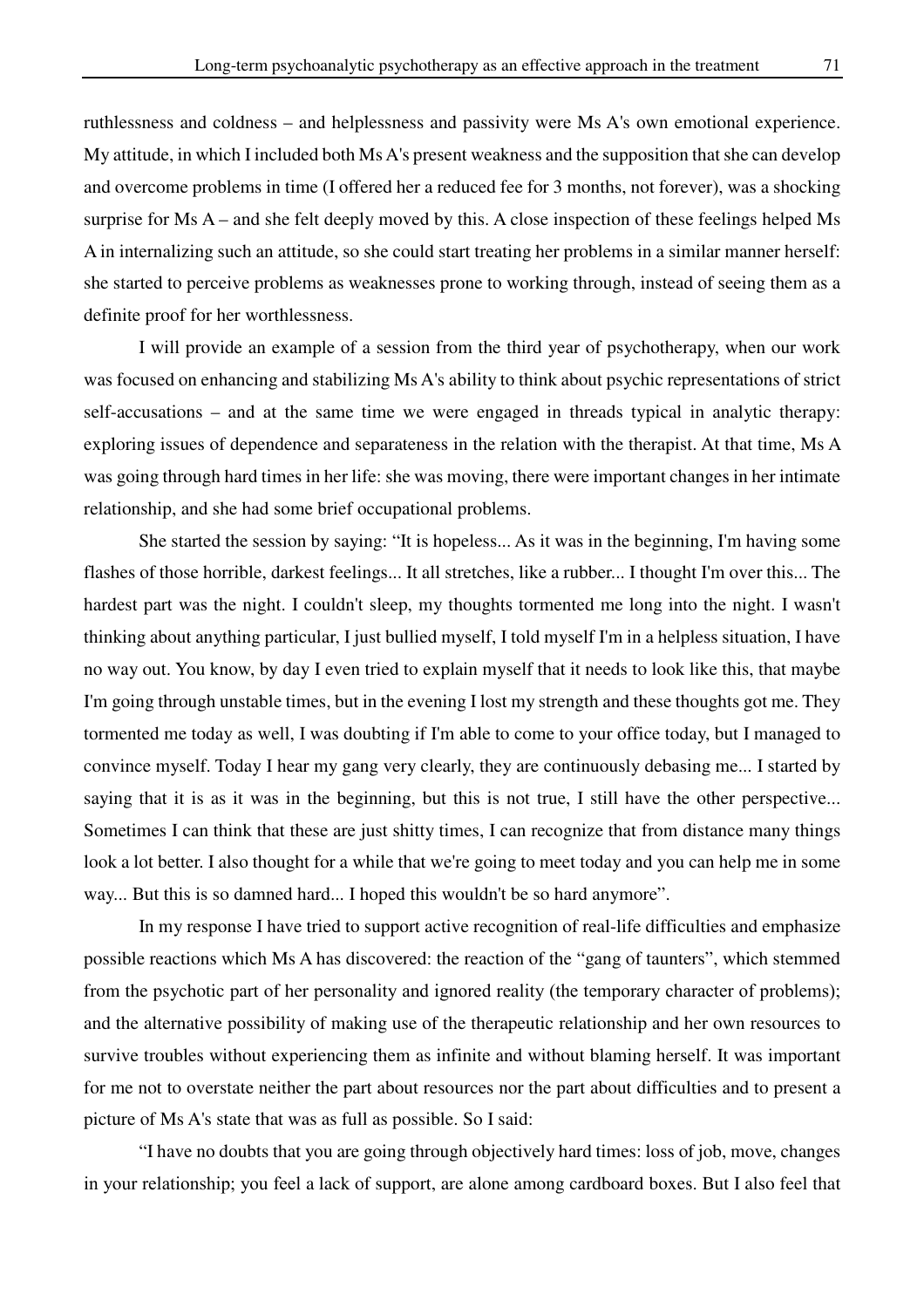you are talking about different reactions to those objective difficulties: at the main stage there is a reaction of the "gang of taunters", a commentary that everything falls into pieces, once again your life is falling apart. But you also find another perspective, a feeling that you can have some support in therapy and in yourself and that you are not alone in your troubles, not so helpless. I think that your feelings can be very mixed: a lot of disappointment in me and therapy, but also some trust and hope for being helped".

 The patient said that the "gang of taunters" was stronger at that time due to her real-life problems. She talked about this for some time and then she added: "And this disappointment included you as well, just as you said: when I felt so terrible at night, I could think about you, but this didn't help, because I thought that right here, right now, I'm on my own. And on my way to the session today I had such complicated feelings. On the one hand, the gang told me that the crazy lady is going to treat her head again; but on the other hand, I just wanted to see you because I hoped I would feel better." I answered her: "I think you are talking about being able to feel that there is someone who really thinks with concern about your life: being able to feel this not only in your internal life, in thoughts and feelings, but also in real, live contact. So I think maybe you came here to experience this feeling, not to be cured with my therapeutic magic". The patient apparently relaxed and said: "Yes, it's true. I needed to have contact with you".

 From this moment in the session, Ms A started to elaborate on a potentially new relation and her hope to get into a relationship with a man she found interesting. At the end of the session I wanted to address her separation feelings and to support her ability to consciously experience loss and to think about this, thus I said (in the context of the meetings with her potential new partner): "I suppose it is similar here - you perceive me as a close person when we are physically together in this room, but I can imagine that as you leave this room, the "gang of taunters" might pull you into feeling lonely and hopeless". The patient said: "Ha, this is a good remark: I really feel better after talking to you, but I guess when I leave and get back to my move and boxes, I will feel all alone again, as you will not put these boxes into the car with me... You know, I've tentatively arranged a meeting with a close friend tomorrow evening, I thought after the move we can get together, I really need this. But on those waves of darkness, I felt that maybe this is hopeless, I feel my head starts hurting, tomorrow it will hurt much more, I will only complain, maybe I will cancel the meeting with my friend. But now I feel that it is important not to cancel this meeting, and not to be alone in my new apartment. I will meet her even if my head hurts, maybe I will complain about my head, tough luck, but I really feel intensely that I need to be with someone, especially after the move: I still have the weekend in perspective and unpacking all those things, maybe I need to do something for myself".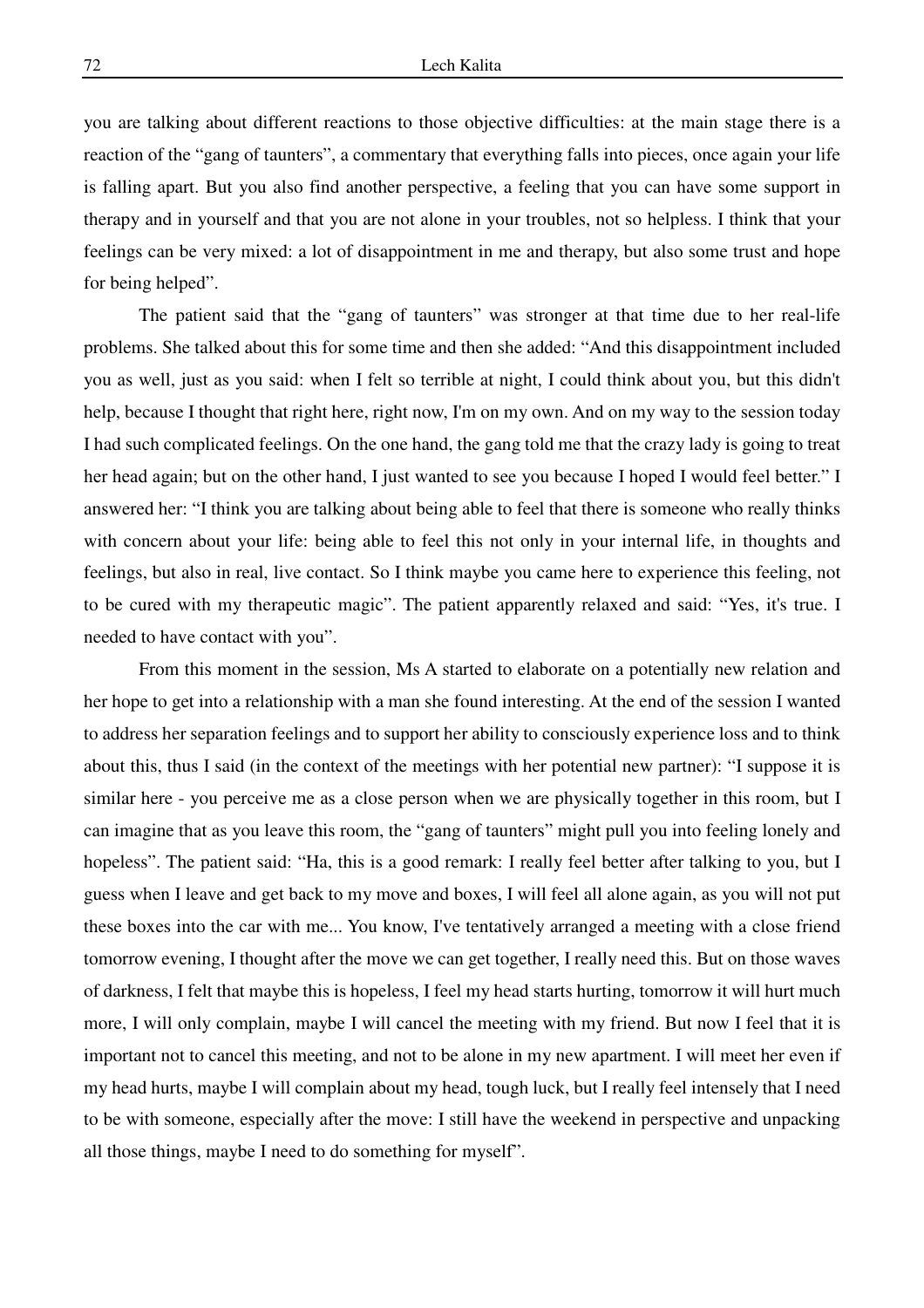I experienced this as an expression of the patient's increasing ability to make use of supportive relationships with others due to being able to imagine the potential influence of "crushing selfaccusations" ("a wave of darkness", a hurting head and "complaining") and to better understand the role of live contact with people (not only a therapist) in fighting off those feelings.

In the final phases of the therapeutic work, we focused mainly on Ms A's taking responsibility for her former submission to the "gang of taunters" and on accepting this area of her mind. She felt supported and encouraged by the fact that the development of the healthier part of her mind has weakened the domination of the psychotic part. Taking responsibility for this aspect of her mind included developing new perspectives of perceiving Ms A's parents and their place in her personal history. She was able to recognize positive aspects of her parents (the intellectual curiosity of her father and the simple, good-willed care of her mother, within her possibilities) and to experience compassion towards their situation in the past. With considerate sadness she stated that things happened the following way: the "gang of taunters" had had the upper hand in her mind for many years, but there was no-one to blame for this, and now she was just happy not to feel so helpless any more. Ms A's acceptance of the area of her mind linked with inadequate, strict self-accusations was founded, as noted above, on a growing ability to resort to her healthier aspects. This was also strongly backed by our work in transference. In retrospect, Ms A remembered that in her view, among the most important moments in therapy were those sessions when she felt ongoing waves on devastating self-accusations that rendered both of us helpless. Ms A felt that I was not able to help her at those moments, but she was surprised to recognize that I was still trying to understand her and I was willing to see her again and again. This helped her in transforming her view of a "flawless therapist", always knowing what to say – into a "good-enough therapist", who sometimes has no idea what to say, but is generally helpful. Ms A could accept that sometimes I might be powerless when faced with her delusional beliefs, but after some time I was able to offer her a useful comment – and she started to treat her problems similarly, as temporary states rather than a total disaster.

## Pharmacological therapy

During the initial interviews, Ms A asked me if it was all right that she had made an appointment with a psychiatrist, since she experienced suicidal thoughts. I emphasized Ms A's fear of her own impulsiveness and loss of control and I encouraged her to see the psychiatrist. Ms A told me she felt deeply relieved by my reaction. Then she went on to tell me that 2 months before she had called me, she had seen another psychologist, who had told her that since Ms A was planning to commit suicide, she (the psychologist) could not help her and a psychiatrist would be the only option. Ms A did not go to a psychiatrist, but also did not visit the psychologist again, as she felt that the psychologist was terrified of her condition.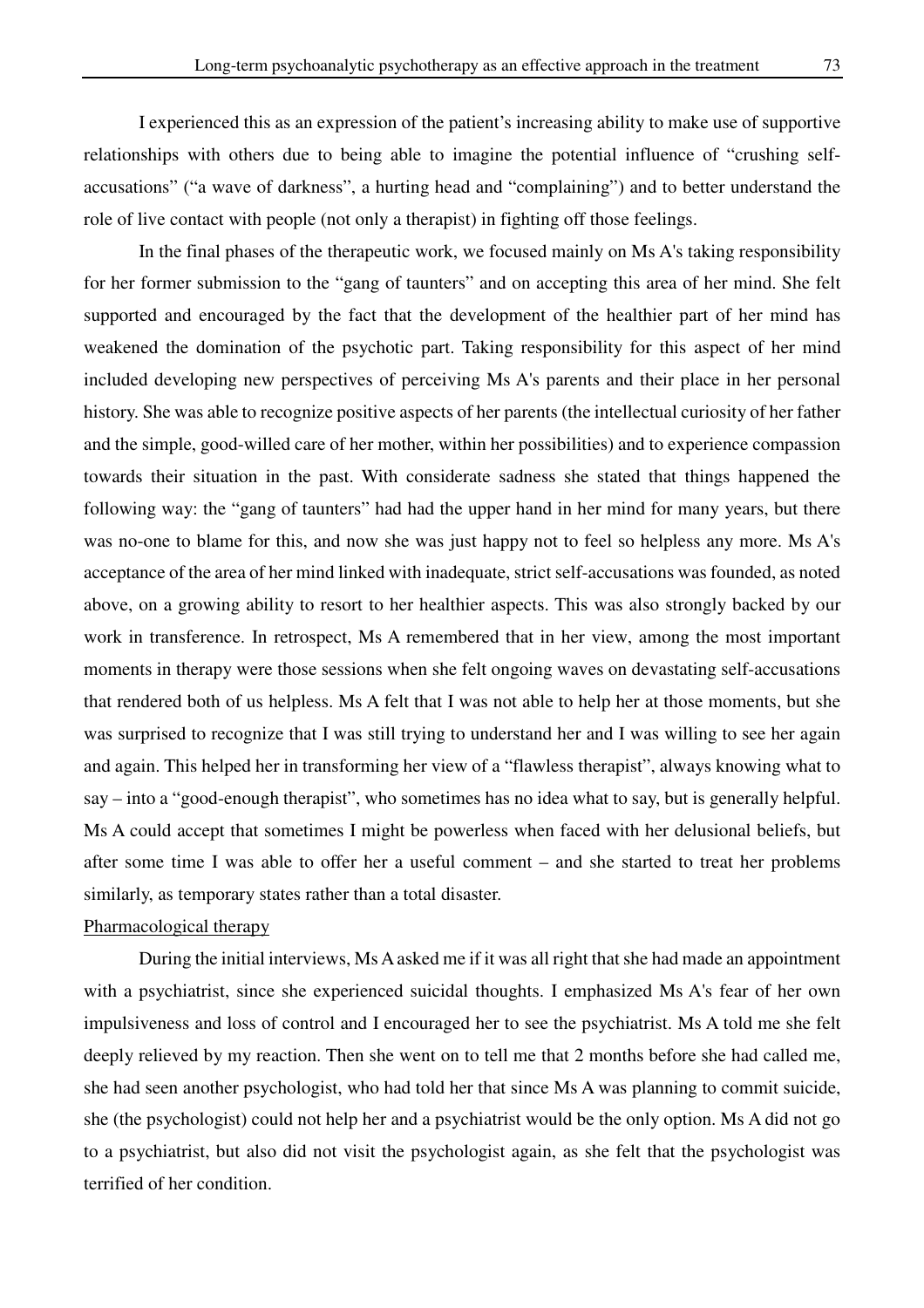It needs to be stressed that the psychologist reacted in an adequate manner when she suggested a psychiatric consultation when faced with suicidal thoughts. Her intervention might have been ineffective because it was not complete. Perhaps Ms A needed a response which would have included recognizing both the psychotic aspect of her mind, which required a psychiatric intervention and pharmacological help, and the non-psychotic aspect, which was prone to emotional development and able to make use of psychological or psychotherapeutic help.

 Encouraged by me, Ms A started pharmacological treatment simultaneously to starting her psychotherapy. At first, the fact of using drugs became a source for self-criticism and catastrophic visions. She wondered if she was already playing the role written by previous generations of her family, becoming crazy, beginning a life-long drug treatment. It can be said that in the first phase of psychotherapy, Ms A's pharmacological therapy became an additional source of her devastating selfaccusations. Intense psychotherapeutic work on this experiences has helped the patient in building trust towards psychiatric treatment. When Ms A managed to question her strict, self-accusative beliefs, she could recognize facts which she had formerly completely ignored: psychiatric drugs were directly helpful, as they stabilized her mood and gave her some energy – and she was treated with moderate doses. When Ms A allowed herself to more trust towards the benefits of using drugs, she was able to recognize her ability to function without drug treatment. During the next months of psychotherapy, Ms A broadened the area of acceptable experiences and tolerable emotions, which made her think she could try even smaller doses, and to finish her pharmacological treatment after a few more months, all this in close cooperation with her psychiatrist. Her drug treatment lasted for a year and in retrospect, it might be said that it was an important part of her improvement for at least two reasons. In the first phase of therapy, drugs made Ms A feel more secure, as they reduced the risk of impulsive reactions to strict self-accusations (e.g. suicide), while in later phases, drug therapy became another domain in which Ms A learned to perceive her development in a new manner: from the state of weakness and helplessness (the need to use drugs), through making use of support and help (the choice to use drugs), to the feeling of ability and independence (the choice not to use drugs). After finishing her drug therapy, Ms A felt intense pride and treated this moment as an important step towards health. She felt similar emotions when she ended her psychotherapy, which followed along the same line of emotional development.

 It needs to be said that my supportive attitude towards pharmacological therapy, in which I stressed both immediate, positive effects and its meaning for the emotional development, were reflected by the psychiatrist's attitude, as she (the psychiatrist) always encouraged her patients to continue their psychotherapy, even after termination of drug therapy.

Benefits of long-term psychotherapy in the treatment of psychotic aspects of depressions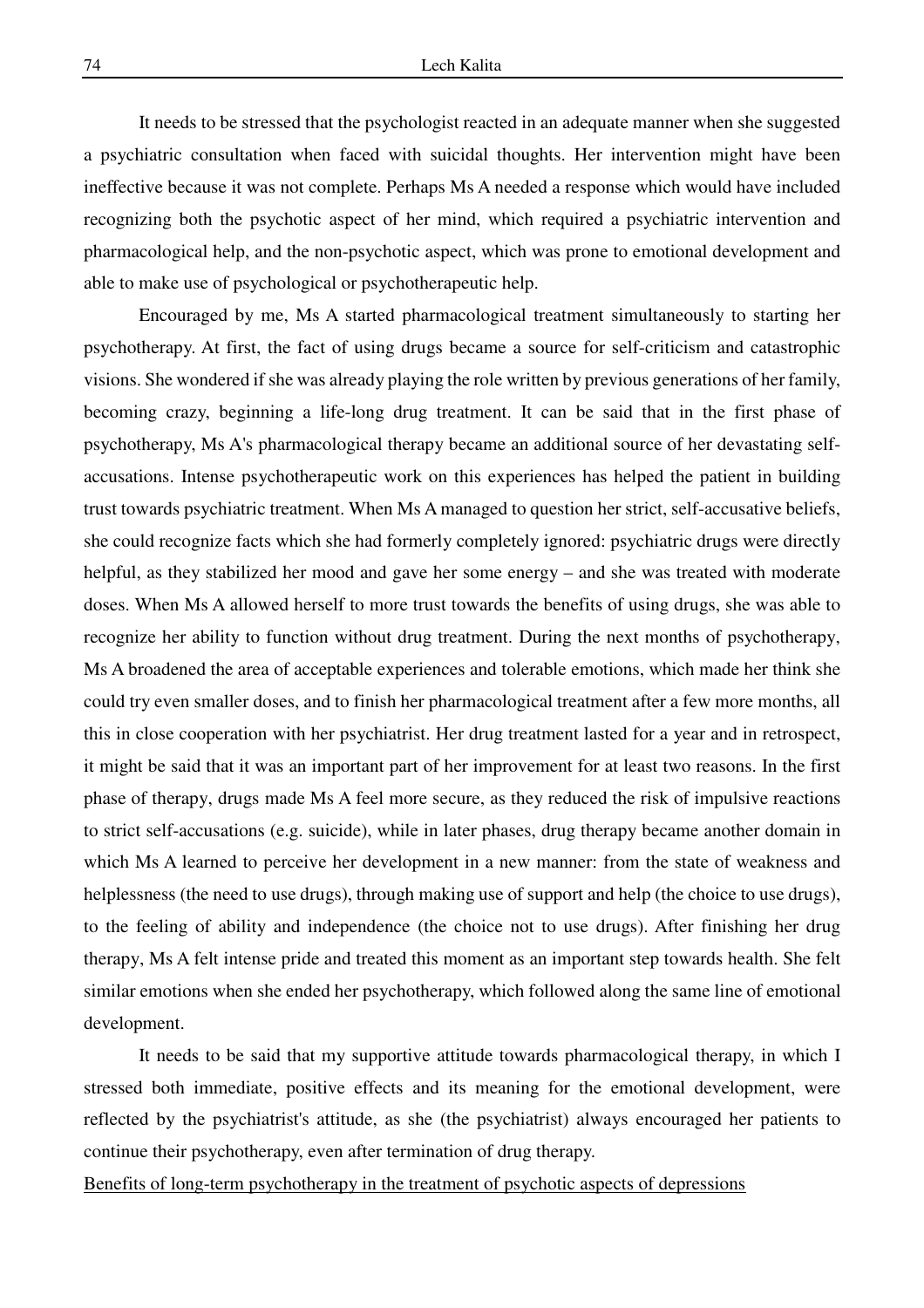Ms A's psychotherapy lasted for 4 years, with sessions twice weekly. It can generally be said that first year of psychotherapy, supported by pharmacological therapy, allowed to successfully overcome the present, severe episode of depression, while the following three years served to work through the reasons of the recurring depression: grasping the psychotic mechanism of devastating selfaccusations, supporting the non-psychotic aspect of her personality and developing more mature ways of coping with feelings of weakness, incompetence, and failure.

 In the context of psychoanalytic theories of psychic change, it can be said that this second, longer part of therapy served to strengthen Ms A's ego [28], build more stable and secure object relations [13] and develop containing abilities [29]. But I suppose that the most vivid picture of emotional development and psychic change was provided by the patient herself, who has created a specific, metaphorical image, which has surfaced along various phases of our work. In the first year of therapy, focused on the current depressive episode, the patient said she was "broken" and that "no-one could fix her". She had some hopes, though, I would be able to fix her: she told me that drugs helped her cope with everyday life, but she needed fixing, so she came to me. After her depressive symptoms clearly lessened, she felt she was "fixed", but she was afraid – I suppose she was right – of "getting broken again and again". So she decided to continue her psychotherapy, because she hoped to become more proficient at recognizing those "defects" and "repairing them" herself.

 During one of the sessions in the most intense phase of psychotherapeutic work, at the break of the third year of therapy, Ms A said: "I imagine it like this: previously, I often felt that you have this big shed with tools here. I came here with broken things, and you fixed them with your tools. And I thought some day we would say goodbye, you would give me a small hammer, but this wouldn't help a bit, because things would get broken again, and I don't have my own tool shed. And now I feel that I come to you and we fix things together: we use your tools, but the most important thing is that we fix them together, I'm learning to fix things, and I will gather my tools even though it requires some time".

 When we decided to terminate the psychotherapy, Ms A said that she had her own toolbox. She expected that every now and then things would get broken inside her and she would have to make some fixes. But she felt secure and satisfied as she was sure she had gathered enough tools and, most of all, learned how to use them. We both were able to comprehensively elaborate feelings included in this vivid image: Ms A could accept the inevitability of failures, temporary states of weakness and incompetence ("defects"); she felt she had the ability to contain and process those feelings in a constructive manner ("tools"); and thus she felt no longer prone to the delusional state of a certain disaster ("being broken beyond all fixes").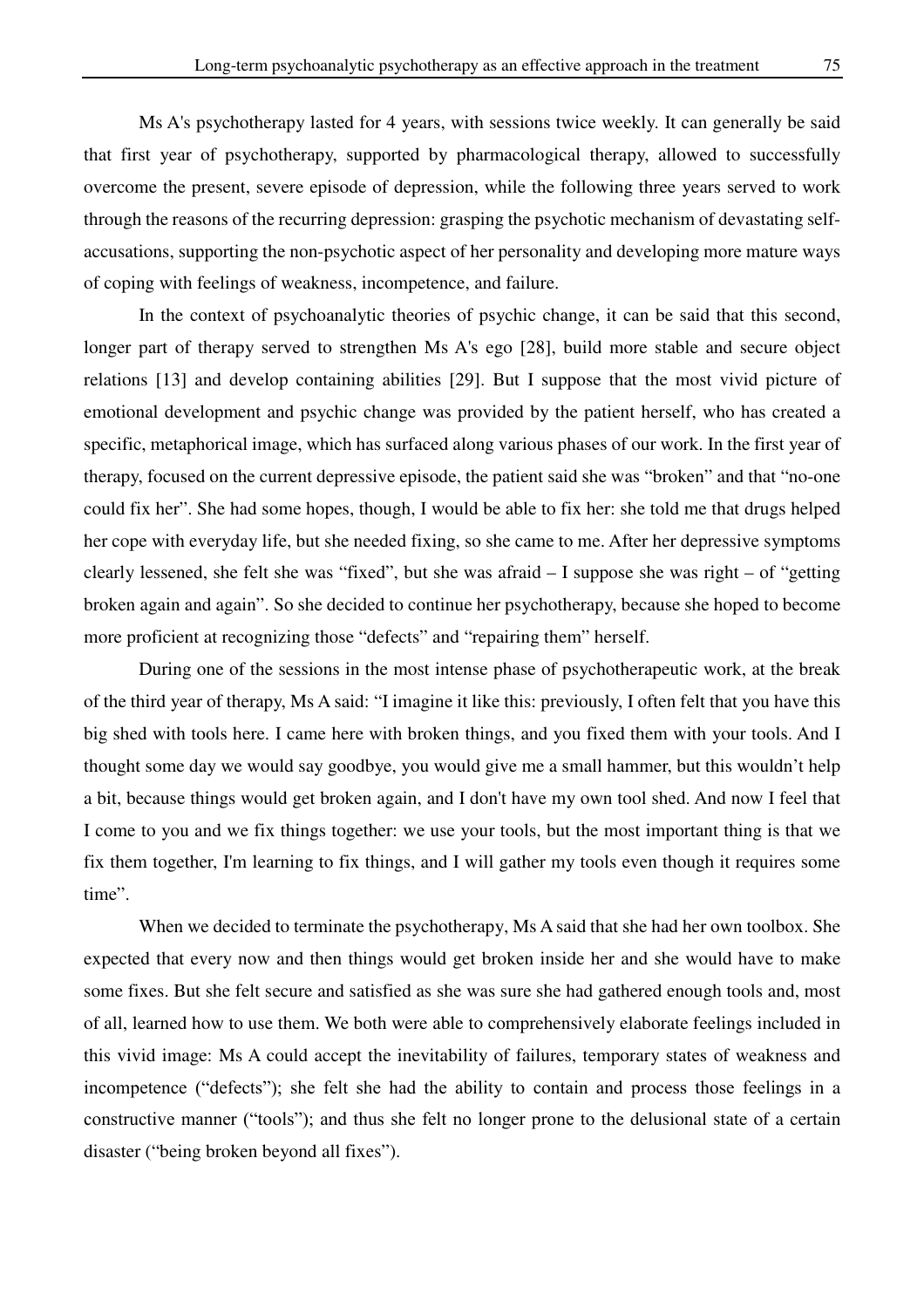A brief summary of external gains from psychotherapy seems to suggest that this was a goodenough treatment. At the end of the second year of therapy, Ms A started her studies again, as she had always dreamed of. She was able to continue her studies in spite of inevitable difficulties and occasional failures. At the same time, she stabilized her occupational situation, which was based on her growing, stable belief that she can work even when she feels depressed. In the third year of treatment, Ms A focused intensively on attempts at fixing her relationship, which seemed to function well as long as she was dependent on her partner. The relationship shook in its foundations when it occurred that Ms A did not feel submissive any more and wanted to include her developmental needs (a marriage and a child, at thought which her partner jibed at). Finally, she decided to end this relationship. For some time she lived single-handedly in a rented apartment, making a living on her own and continuing her studies. Going through these hard times and perceiving them as problems to overcome, not as a proof of her worthlessness, was an extremely important experience for Ms A. After some time, she started to build a new relationship, in which she felt a worthwhile person on her own: she felt she wanted to be with her partner, though she was able to live alone (in her former relationship she was convinced she would be utterly lost if she was alone).

 At the moment of termination, Ms A had not experienced depressive symptoms of clinical importance for two years. In the last sessions, she contentedly said that now she had just normal problems – sometimes she just had a bad day and an awful mood.

#### **3. Summary**

 This article describes a clinical case of effective psychotherapy of a patient suffering from recurring depression with psychotic qualities. I have described a way in which the psychotic aspect of the patient's mind cast has been expressed in Ms A's functioning. At the moment of the beginning of the psychotherapy, Ms A experienced a delusional belief of being destined to disaster, being worse than other people and guilty of all her failures. These delusional beliefs were impervious to contact with reality (facts from occupational and social life of Ms A) and characteristic to psychotic functioning in their totality and boundlessness. The chronic quality of Ms A's depression was linked, among other things, to the fact that psychotic, devastating self-accusations pushed her to factual withdrawal from reality, which in turn supported and strengthened the domination of the psychotic aspect of her mind to the point where suicidal thoughts intensified. The basic psychotherapeutic aim in this area of mind was to co-create a psychic representation (image) of her experiences, which had previously been devoid of a consistent representation and thus insusceptible to psychological work. These representations have gathered emotional meaning in the context of psychotherapeutic work and events in psychotherapy, which involved authentic, painful feelings of uncertainty and helplessness on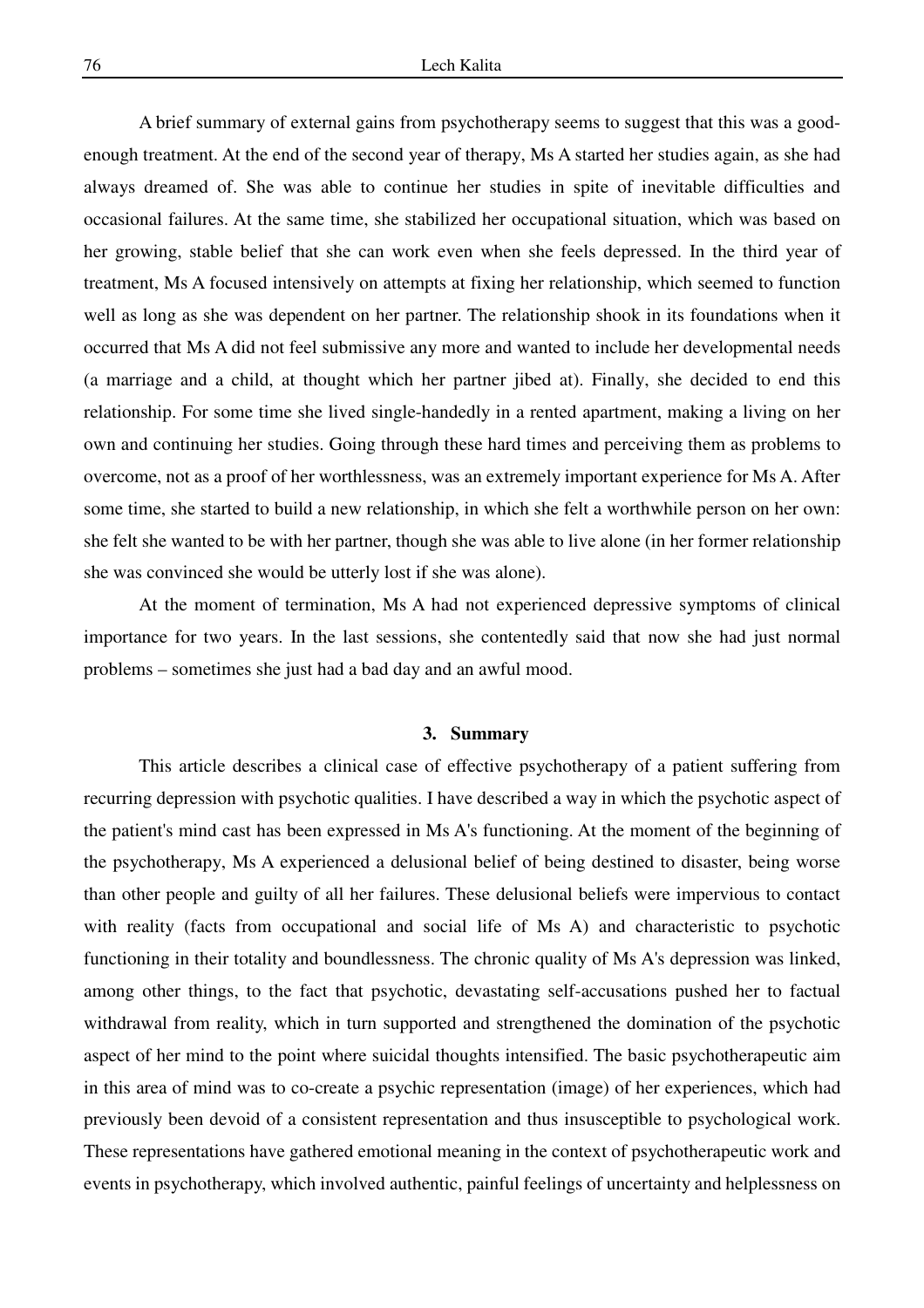part of the patient and the therapist. The four years-long therapy was terminated after the patient had been free from clinical symptoms of depression for two years, her external life had undergone significant, positive (from Ms A's point of view) changes, and her internal world had been enriched by a growing ability of making her own psychological work on difficult feelings, including residues of inadequate self-accusations.

 From the perspective of internal relations, it can be said that the success of the clinical work was also based on transforming internal object relationships, which has led to a better ability to mentalize the experience of frustration and loss, without the need to turn aggression to the inside. I think that those changes were bi-directional: the creation of psychic representations of self-accusations and guilt feelings have allowed to think and talk about these experiences in the context of a supportive, emotional relationship with the therapist and to experience and internalize a relationship with the good object – while the emotionally supportive therapeutic relationship has helped the patient in a more trustful exploration of her massive self-accusations and self-regret.

This clinical case has served as a practical example of applying psychoanalytic psychotherapy to treat a recurring depression with psychotic symptoms. According to contemporary knowledge and above cited recent research data, long-term psychoanalytic psychotherapy is an effective way of treating severe depression and leads to persisting, positive effects both in symptomatology and in general psychic and social functioning. One dimension of the psychoanalytic approach is the link between the technique of therapy and theoretical premises. I have presented a few brief, important psychoanalytic ideas which my work with Ms A was based on. These ideas included a classic psychoanalytic view of depression as difficulty in coping with loss, which leads to turning aggression to the inside; the differentiation between normal, neurotic and psychotic depression; and the idea of psychotic functioning as an aspect of mind which is withdrawn from reality. Clues for the technique of therapy were derived from these theoretical premises: the point of focus was a transference relationship used to support the co-creation of representations of feelings that had lacked representations and thus were not susceptible to psychological processing. I have used the example of Ms A's treatment to present a practical, clinical example of effective psychotherapy of severe depression based on recent research results, theoretical background and technical clues.

#### **References**

- 1. Shedler J. The efficacy of psychodynamic psychotherapy. Am. Psychol. 2010; 65: 98–109
- 2. Fonagy P. The effectiveness of psychodynamic psychotherapies: An update. World Psychiatry 2015; 14(2): 137–150
- 3. Leuzinger-Bohleber M, Kahele H, red. An *open door* review of outcome studies in psychoanalysis. London: IPA; 2015